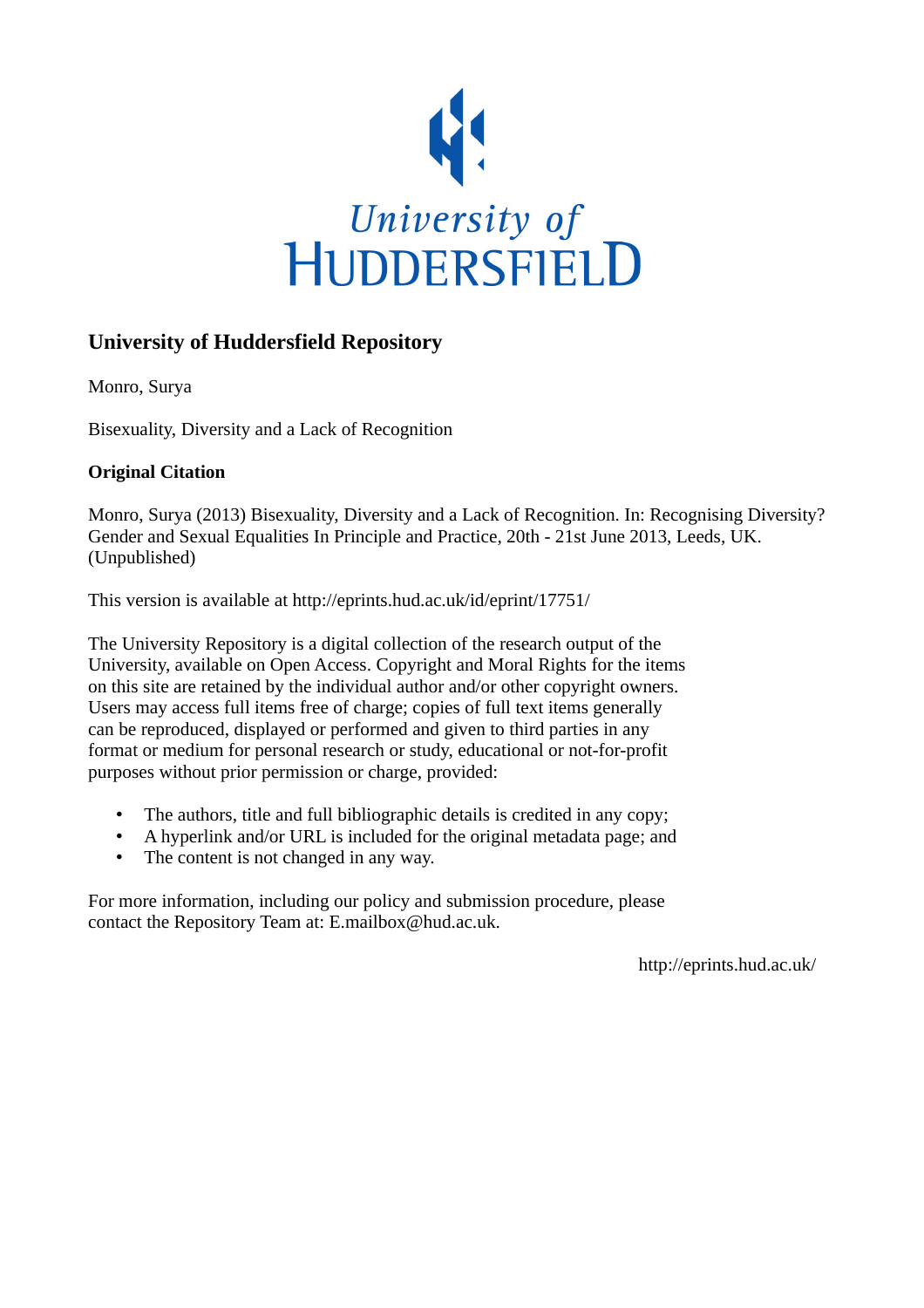

## Bisexuality, Diversity, and a Lack of Recognition

Dr Surya Monros.monro@hud.ac.uk

Inspiring tomorrow's professionals

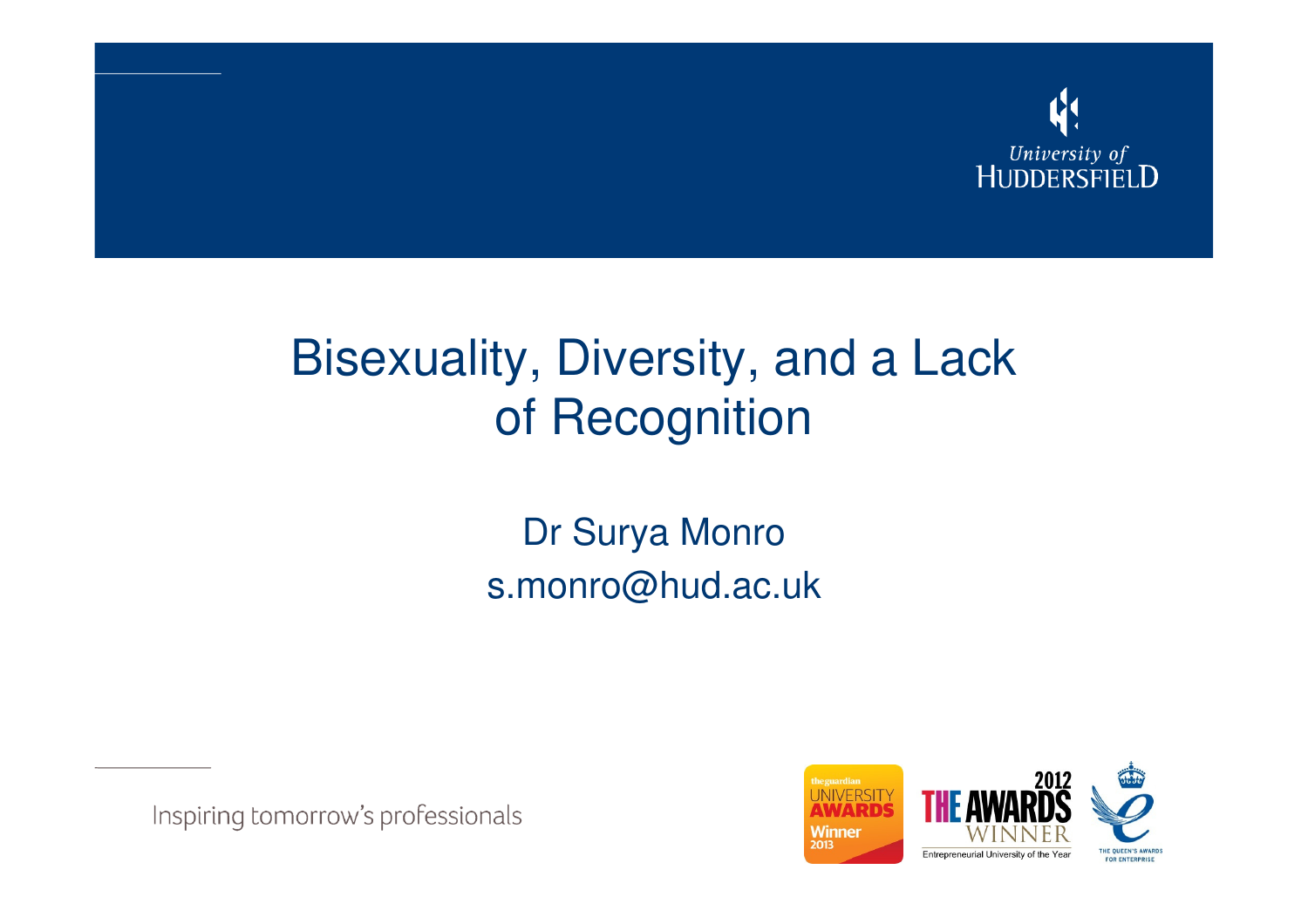### Aims and scope



- $\bullet$  Aim of presentation: To trace (some of) the erasures regarding bisexuality, and sexual and gender diversities more widely, addressing:
	- Sex and gender studies
	- Wider UK society
	- The organised UK bisexual community
	- Analysis drawing on the Indian situation
	- o Intersectionality theory (Kimberlé Crenshaw 1989, Leslie McCall 2005)
	- o Applied poststructuralist theory (see for example Carol Bacchi 1993)

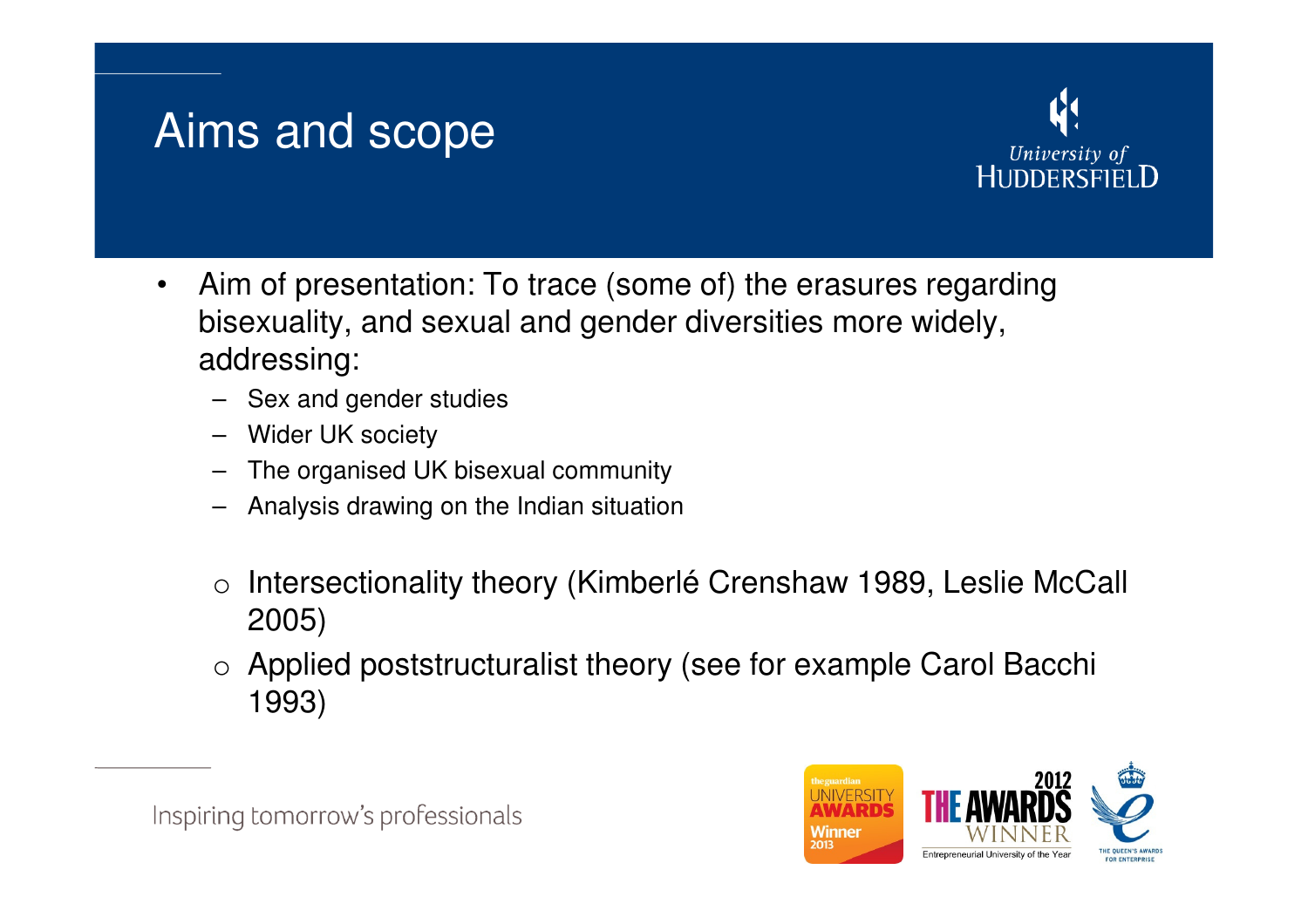### **Methods**



- • Research conducted for Bisexual Identities book (forthcoming Palgrave Macmillan 2014)
- 25 in depth interviews with bisexual and queer people in the UK, plus participant observation of bi community
- •6 interviews with bi activists in Columbia
- $\bullet$ Literature and blog analysis of Indian sexualities/genders situation
- $\bullet$  Use of material from large ESRC project (Sexuality, Equality and Local Governance (PI Prof Diane Richardson, University of Newcastle)
- • Acknowledgements – especially to Camillo Tamayo Gomez and Dr Ahonaa Roy



Inspiring tomorrow's professionals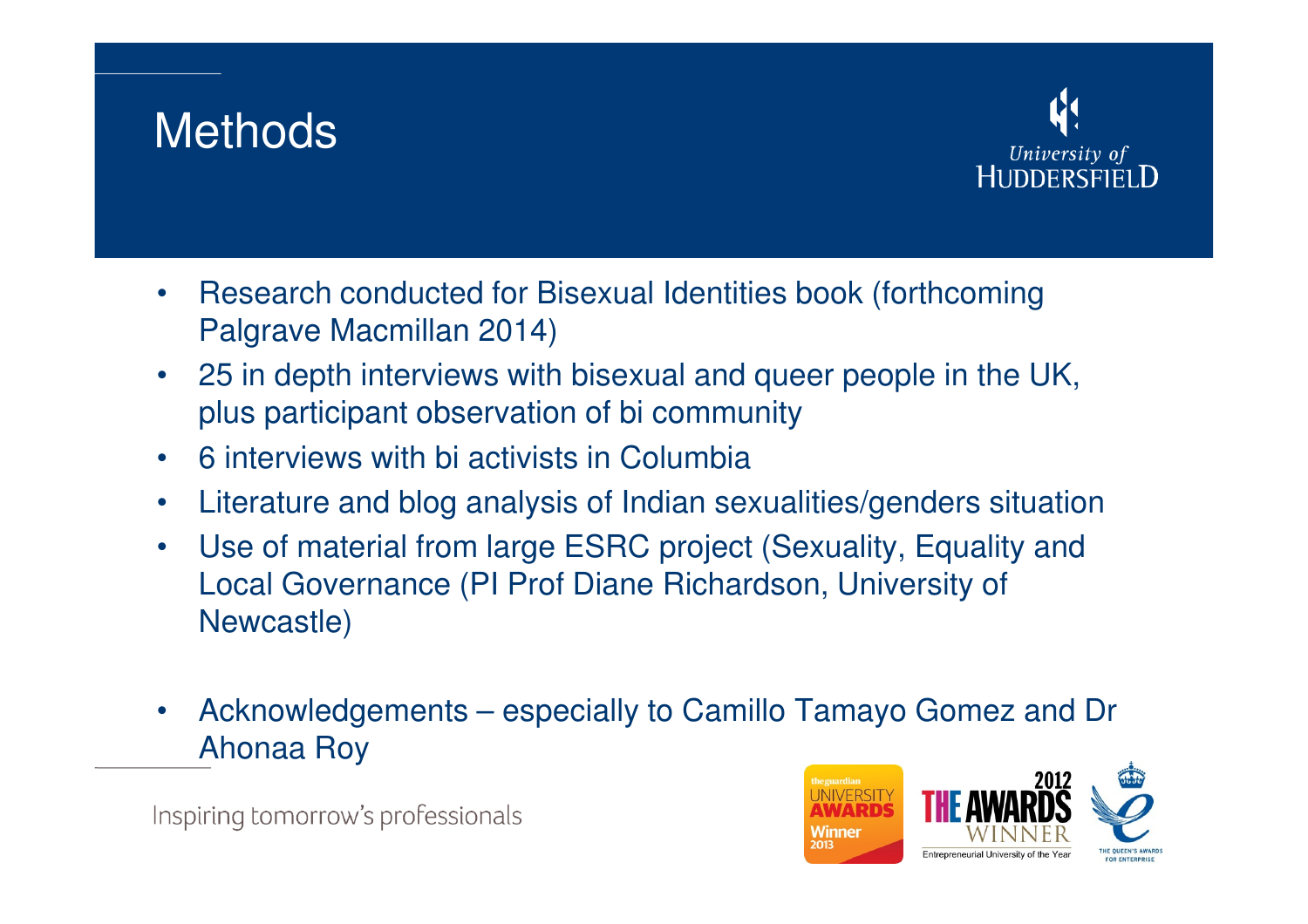### Sexuality studies



- • 1970s + swift erasure or marginalisation of bisexuality (especially identity-based bisexuality) in much of Western sexuality studies, for example:
	- Ken Plummer's typology of homosexuality (1975: 98) incorporates men who are having sex with men and women as homosexual, rendering bisexuality invisible
	- 'people who have sexual partners of the same and opposite gender during their lives seem to represent a **serious intellectual and scientific problem** for those trying to understand human sexual conduct' (Gagnon, 1977: 259)
- • Erasure not just by/within the 'lesbian and gay' social movements but in the discursive formation of sexualities within the academy

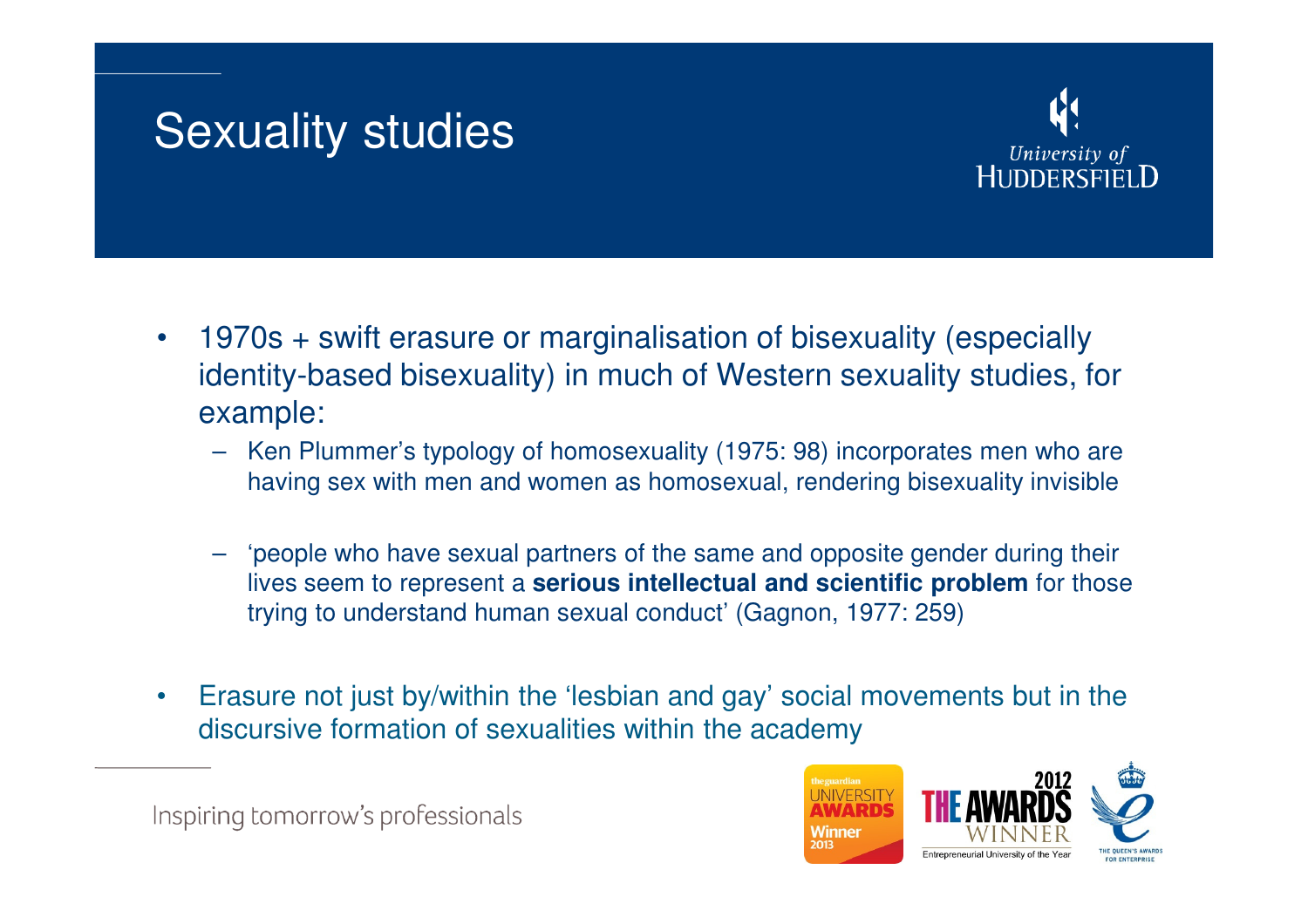### Wider UK society



•Widespread social erasure of bisexuality, for example:

…every talk you hear by [national LGB community organisation] will miss off the B and **it will be there at the start and then it will suddenly disappear** and it will be only gay people who are interested in gay marriage, or gay rights or whatever and neglecting the fact that bi people also have same sex relations …and experience homophobia and biphobia (Bisexual activist, Sexuality, Equality and Local Governance project, see Richardson and Monro 2012)

I've experienced biphobia on many occasions. For example, when I was 16 and went to a meeting of my local LGB youth group, one of the leaders said "it's OK, lots of people go through a phase of **saying they're bi before they come out properly"** (Nancy, Bisexual Identities project)

Inspiring tomorrow's professionals

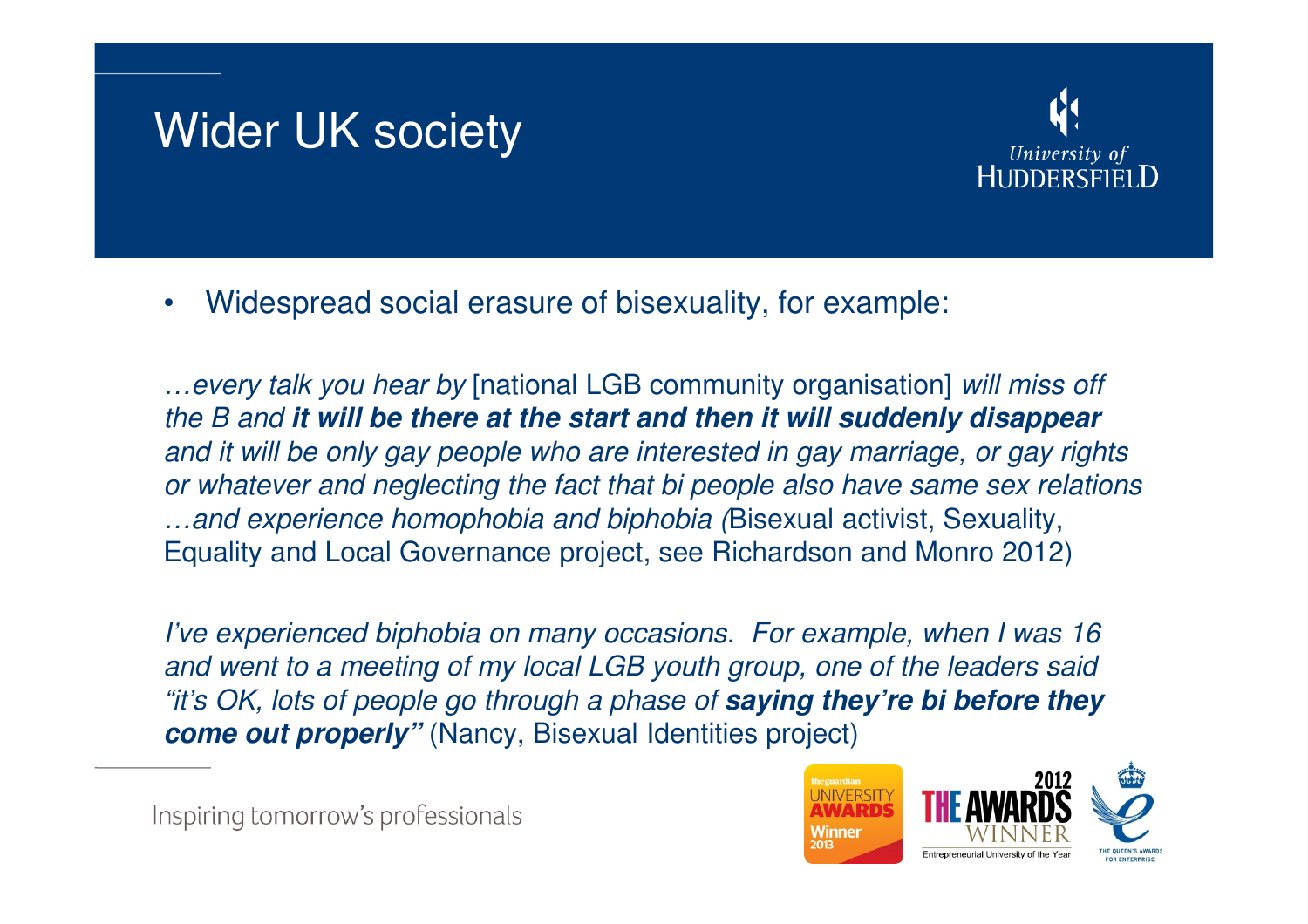# The organised bisexual community (UK),

- • Non-commercialised, voluntary grassroots organising (annual conference, local groups and events)
- • High level of overlap with various alternative cultures/communities e.g. goths, polyamorous people, pagans
- • Strong on diversity regarding gender varianceand disabilities
- • Some commitment to tackling areas of acknowledged weakness e.g. racial diversity
- • Activism strongly focused on achieving visibility and recognition for bisexuals



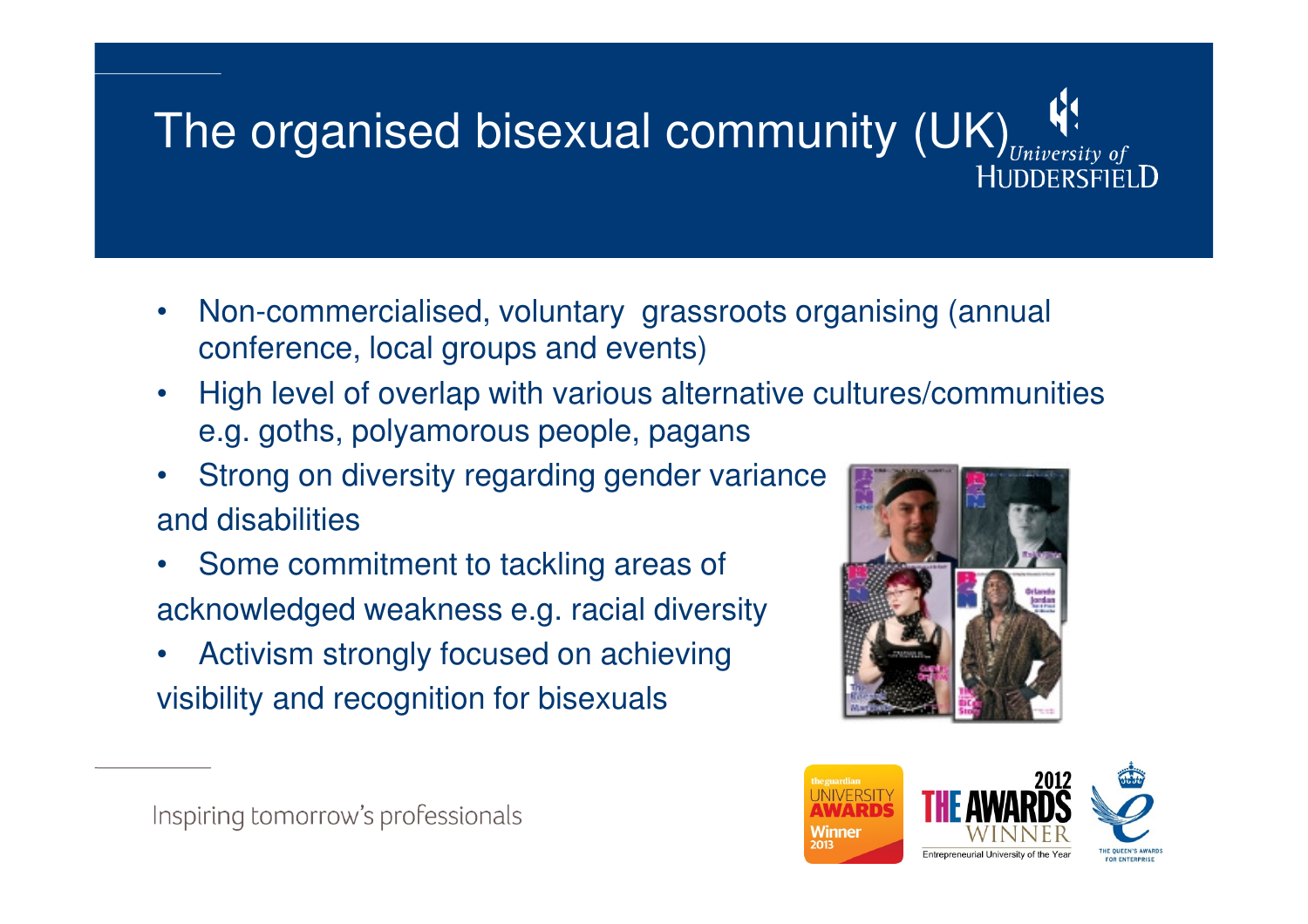### Erasures in the bi community



- • Socio-economic class:
	- o Socio-economic resources and spatial issues
	- o**Education**
	- oDivergent sexualities, different interests

…the location of the event, [BiCon] how much it costs to get there. I have been working for the last 12 years now, but I know I used to look at events and not be able to afford to go there....the cost of getting to places was a problem. A lot of assumptions, just the way that people, if somebody makes a biphobic comment they point at a book "well you should have read this"... "well no, I've not heard about this theory", well I'd heard about the Kinsey stuff but I'd never heard of the Klein grid. I am not an academic but I am not stupid either [Interviewer: How did it make you feel when people talked like that?] stupid (Jacqui)

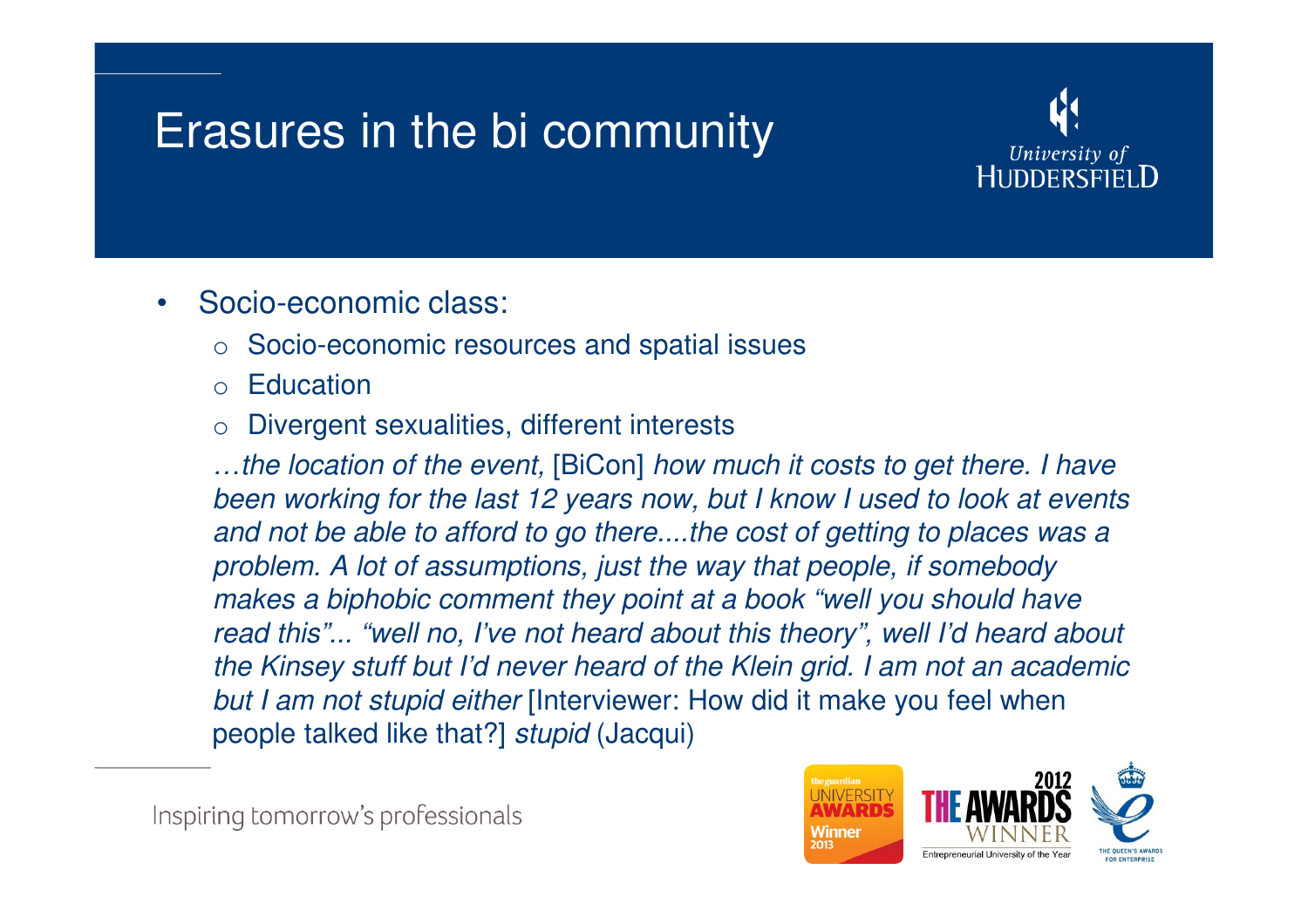## Erasures in the bisexual community cont.HUDDERSEIELD

- •Race and ethnicity:
- oWhiteness and its invisibility
- $\Omega$ Non-white identities as a resource
- oRacism – direct and indirect
- oThe problem with categories

I have had that [happen] on more than one occasion [at BiCon], where people would ask me if I knew where I was, or if I was in the right place, which mirrors experiences I have had on the gay scene...there were things like bringing up instances of racism and people not believing it, people denying it, there are things like discussions of race that are characterised as drama rather than serious issues (Camel)

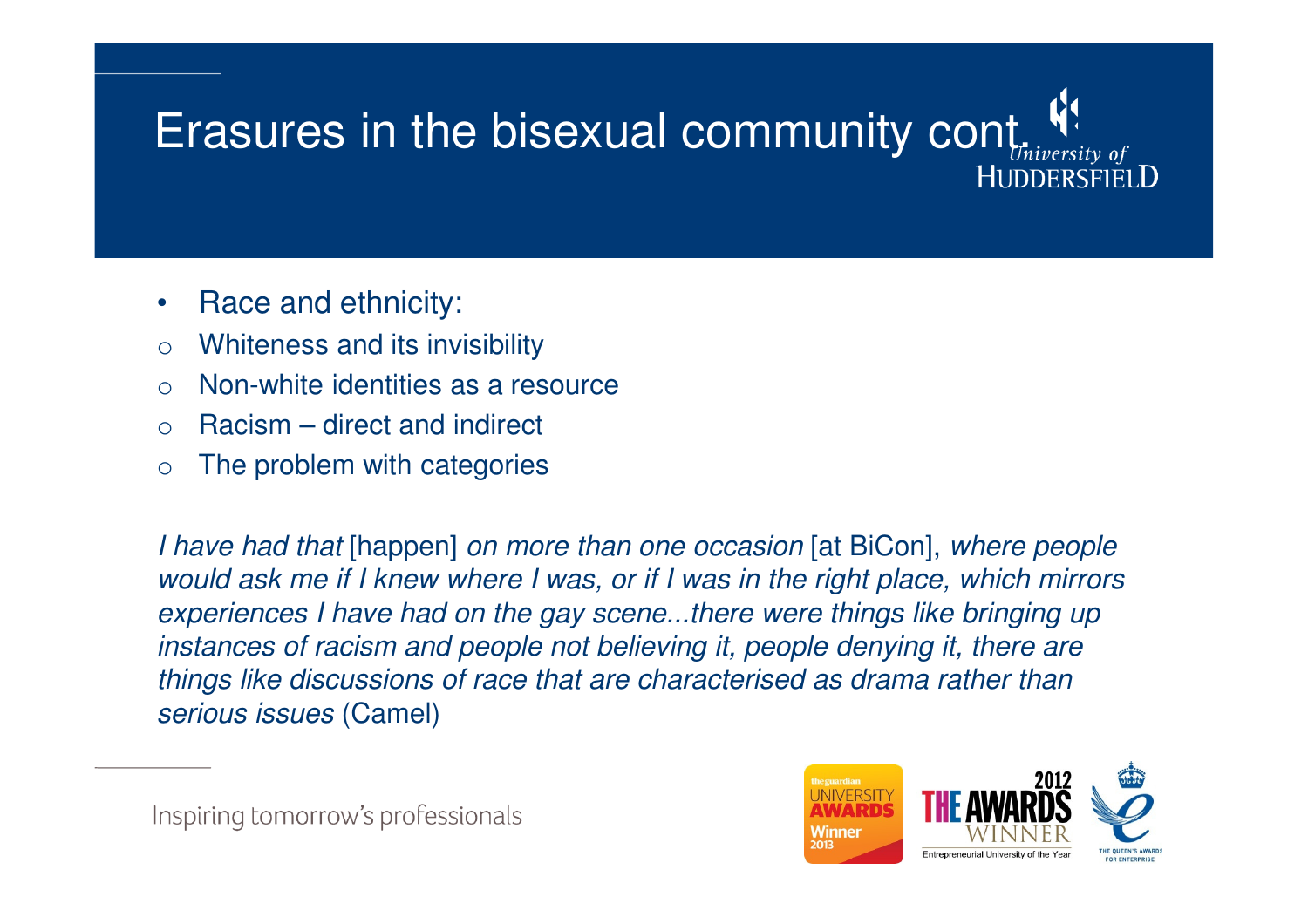### Thoughts based on the Indian situation**HUDDERSFIELD**

- From some Indian perspectives, the UK bisexual emphasis on recognition is problematic:
- oLack of legal rights makes visibility and recognition dangerous
- o Bisexualities are located in commercialised queer scenes, accessible mainly to middle/upper class and caste English speaking urban dwellers
- o MSM sexualities are common and bisexuality prevalent amongst MSM e.g. truck drivers (Quazi Syed Zahiruddin et at 2011)
- o Indigenous sexualities and gender variances are in other formations as well as bisexual: Kothi/panthi/do-partha, hijra….(Mishra and Sarma 2007)





University of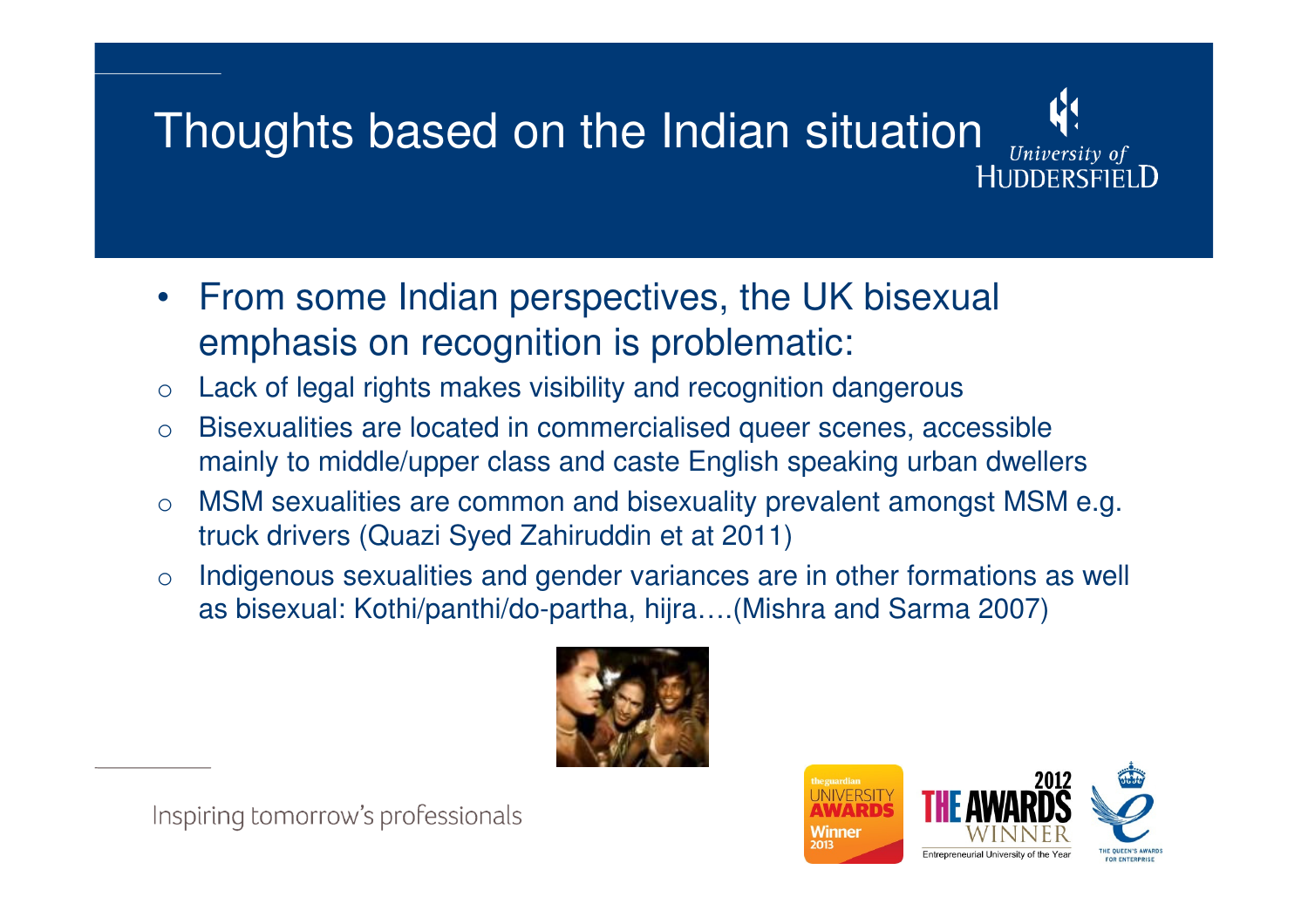### Tentative conclusions



- • There are erasures in Western scholarship and UK society concerning bisexuality
- • The organised bisexual community is a site of the construction of white, middle class sexualities which tends to lack recognition of race/class inequalities and to reproduce these
- $\bullet$  Western emphasis on 'speakability', amongst middle class white bisexuals (and LGT people), as opposed to 'do-ability' amongst some Southern peoples (see Suhraiya Jivraj and Anisa de Jong 2011) acts to consolidate middle class whiteness and exclude others
- $\bullet$  LGBT categorisation will continue to be contingent and problematic, but intersectional analysis will help develop nuanced views.

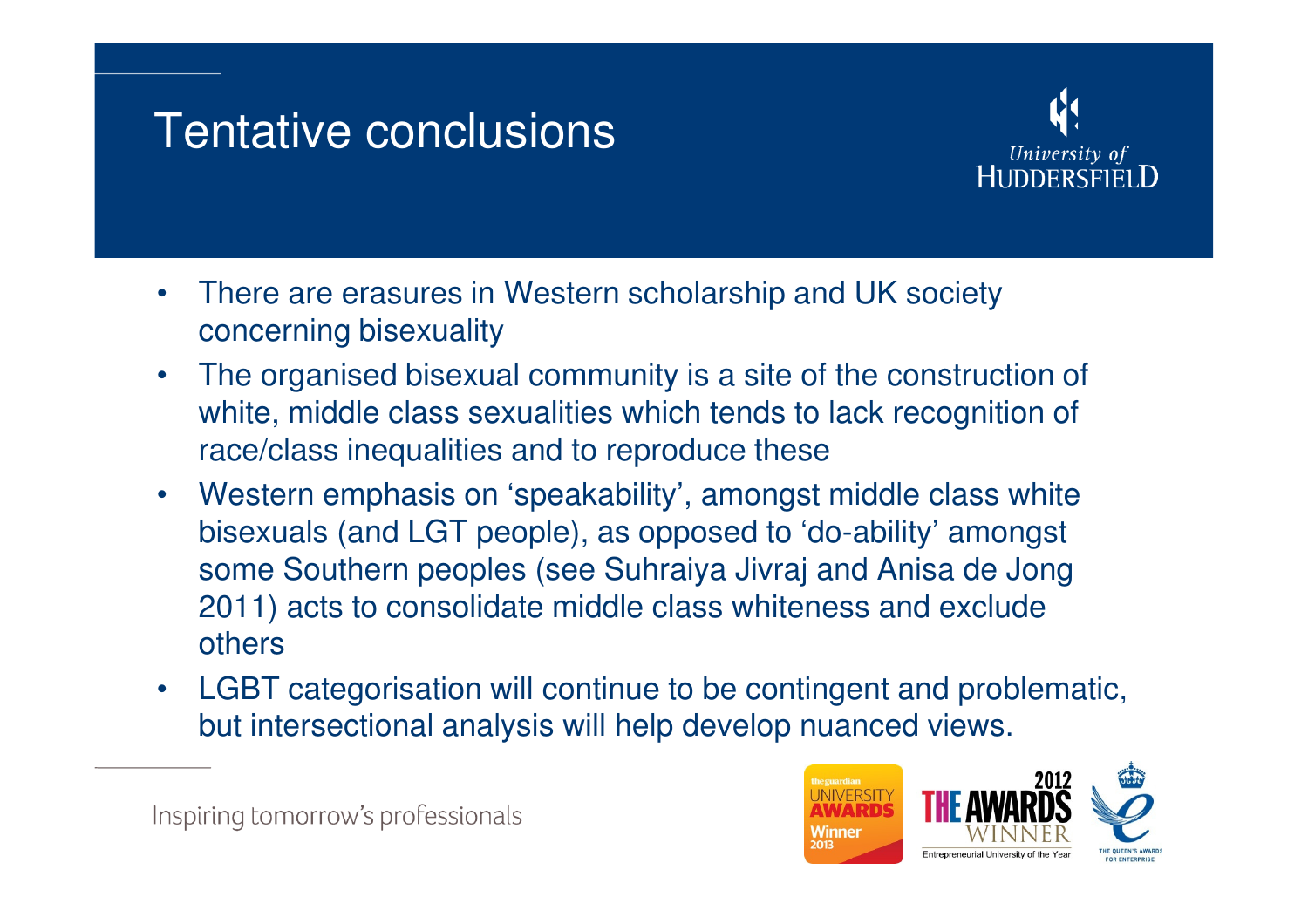### **References**



- • Bacchi, C., (1999) Women, Policy, and Politics: The Construction of Policy Problems. London: Sage.
- $\bullet$  Crenshaw, K. (1989) 'Demarginalizing the Intersection of Race and Sex: A Black Feminist Critique of Antidiscrimination Doctrine, Feminist Theory, and Antiracist Politics'. University of Chicago Legal Forum 1989:139–67.
- $\bullet$ Gagnon, J. (1977) Human Sexualities. Dallas: Scott, Foreman and Co.
- $\bullet$  Jivraj, S., and de Jong, A. (2011) 'The Dutch Homo-Emancipation Policy and its Silencing Effects on Queer Muslims', Feminist Legal Studies,19: 143-158.
- •McCall, L. (2005) 'The Complexity of Intersectionality', Signs, 30(3): 1771-1800.
- • Mishra, A.K. and Sharma, A.K. (2007) 'Redefining Vulnerabilities: A Study of Men Having Sex with Men in the Wake of the HIV Epidemic in Mumbai, India', paper presented at the Annual Meeting of the Population Association of America, 29 March to 31 March, New York.